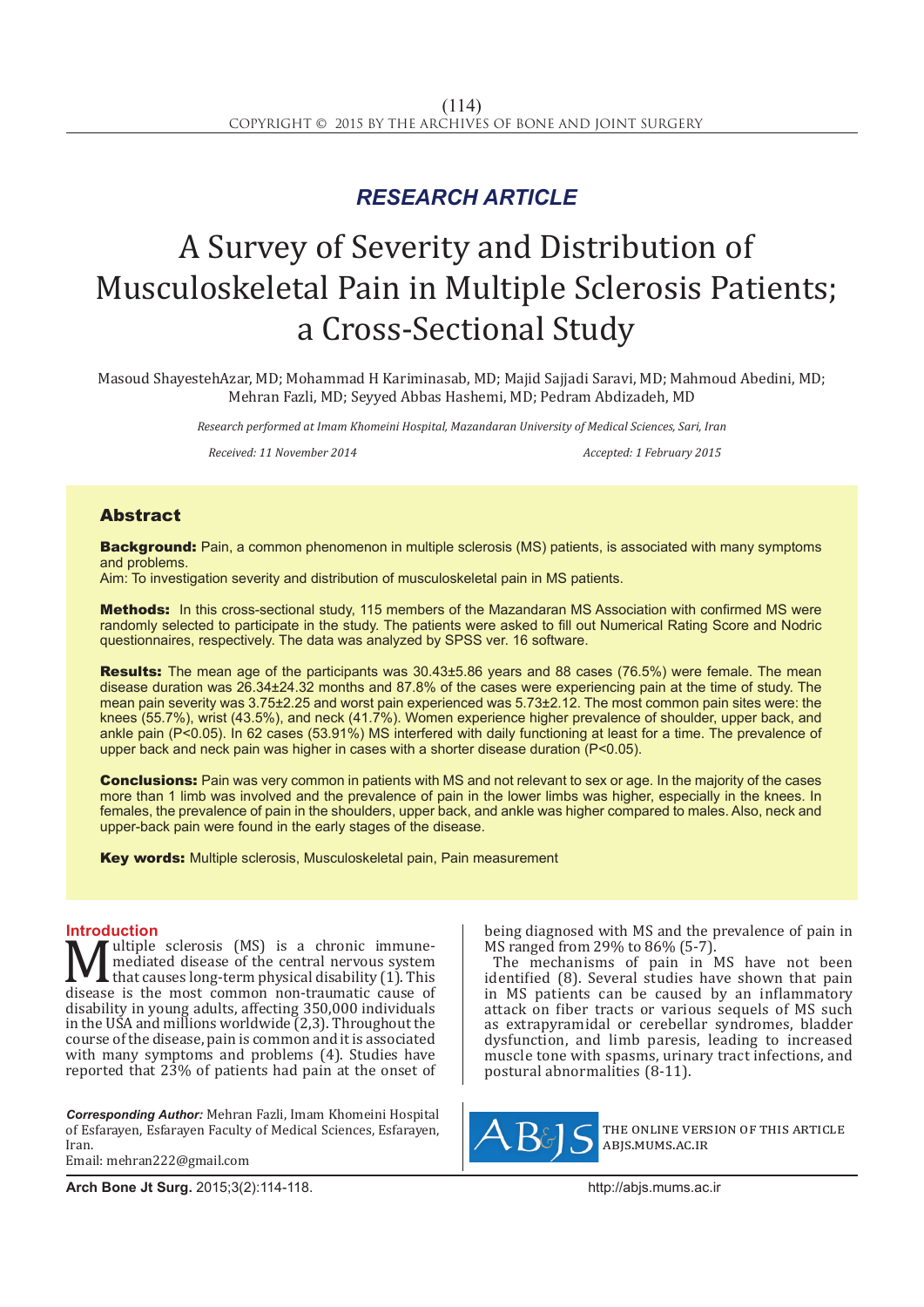SEVERITY AND DISTRIBUTION OF MUSCULOSKELETAL PAIN IN MULTIPLE SCLEROSIS PATIENTS

| Table 1. Frequency (frequency percentage) of limb pain |                               |                            |                                    |  |  |  |  |
|--------------------------------------------------------|-------------------------------|----------------------------|------------------------------------|--|--|--|--|
| Affected limbs                                         | 12 months preceding interview | 7 days preceding interview | Interfering with daily functioning |  |  |  |  |
| Neck pain                                              | 48 (41.7%)                    | 33 (28.7%)                 | 18 (15.7%)                         |  |  |  |  |
| Shoulder pain                                          | 40 (34.8%)                    | 29 (25.25)                 | 19 (16.5%)                         |  |  |  |  |
| Elbow pain                                             | 31 (27%)                      | 26 (22.6%)                 | 21 (18.3%)                         |  |  |  |  |
| Wrist pain                                             | 50 (43.5%)                    | 37 (32.2%)                 | 27 (23.5%)                         |  |  |  |  |
| Upper back pain                                        | 38 (33%)                      | 29 (25.2%)                 | 19 (16.5%)                         |  |  |  |  |
| Backache                                               | 44 (38.3%)                    | 35 (30.4%)                 | 26 (22.6%)                         |  |  |  |  |
| Hip pain                                               | 43 (37.4%)                    | 33 (28.7%)                 | 25 (21.7%)                         |  |  |  |  |
| Knee pain                                              | 64 (55.7%)                    | 51 (44.3%)                 | 34 (29.6%)                         |  |  |  |  |
| Ankle pain                                             | 43 (37.4%)                    | 40 (34.7%)                 | 22 (19.1%)                         |  |  |  |  |

Pain conditions associated with MS are classified into 4 major groups: continuous central neuropathic pain, intermittent central neuropathic pain, musculoskeletal pain, and mixed neuropathic and non-neuropathic pain, which have not been investigated thoroughly (8). Thus, this study aimed to investigate the severity and prevalence of musculoskeletal pain in MS patients in the Mazandaran Province (north of Iran) in 2013.

#### **Methods**

#### *Study design and population*

This cross sectional study's sample size requirement was based on Michalski et al.'s study and a considered of 5% error and 80% power was calculated for 115 patients (11). Members of the Mazandaran MS Association, who had an established diagnosis of MS, were randomly entered into this study. This study was a questionnaire based cross sectional study and patients participated with full awareness. However, we respected the privacy of the patients and assured them that their information would be held under legal obligations of confidentiality. Also, this research was approved by the ethical committee of the Mazandaran University of Medical Science.

#### *Data collection*

Data was collected by interviews and questionnaires. The Numeric Rating Scale questionnaire was used to measure pain severity (from 0 to 100). Thereby, 0 represents no pain and 100 the worst painful sensation. This questionnaire consists of 3 questions to explore the cases´ current pain severity, highest rate of pain severity, and the average pain severity on the seventh

| Table 2. Mean pain severity based on MS duration |                      |                      |           |  |  |  |
|--------------------------------------------------|----------------------|----------------------|-----------|--|--|--|
| Pain severity                                    | Less than 2<br>years | More than 2<br>years | $P$ value |  |  |  |
| At the time of study                             | $3.66 \pm 2.22$      | $4.07 \pm 2.34$      | 0.11      |  |  |  |
| Mean pain severity for<br>disease duration       | $3.48 \pm 1.71$      | $4.55 \pm 1.29$      | 0.002     |  |  |  |
| Mean of the worst pain                           | $5.26 \pm 2.12$      | $6.60 \pm 1.85$      | 0.002     |  |  |  |

day preceding the interview.

The Nordic musculoskeletal questionnaire (NMQ-E) was used to investigate the cases of musculoskeletal pain. This questionnaire consisted of questions about the existence and duration of limb pain including neck, shoulders, elbow, wrist, upper back, back, hip, thigh, and knee (12).

#### *Statistical analysis*

The difference in percentages (qualitative variables) was analyzed using the X2 test. Student´s t-test was used to estimate standard deviation and the data was analyzed using SPSS version 16 software. A *P* value of ˂0.05 was considered statistically significant.

#### **Results**

Among the 115 participants with a mean age of 30.43±5.86 years (range: 18-52) 27 cases (23.5%) were male. In this study, the percentage of females to males was 3.25. The disease duration of 75 cases (65.2%) was less than 2 years and in 40 cases (34.8%) it was more than 2 years. The mean disease duration was 26.34±24.32 months (range: 7.5-200 months).

The frequency of musculoskeletal pain is shown in Table 1. According to these results, the most common limb pains were observed in the knee (55.7%), wrist (43.5%), and neck (41.7%). In the 12 months preceding the interview, 70 cases (60.9%) were suffering from chronic upper limb pain, 74 (64.3%) from lower limbs pain, and 53 (46.1%) from backache. In 62 cases (53.91%) musculoskeletal pain interfered with daily functioning at least for a time.

In terms of pain in the neck, wrist, back, hip, and knee, there was no significant difference between men and women (*P*˃0.05). But 23.1% of men experienced

| Table 3. Mean pain severity based on the sex of MS patients |                 |                 |         |  |  |  |
|-------------------------------------------------------------|-----------------|-----------------|---------|--|--|--|
| Pain severity score                                         | Males           | Females         | P value |  |  |  |
| At the time of study                                        | $3.33 \pm 1.75$ | $3.63 \pm 2.50$ | 0.55    |  |  |  |
| Average pain severity                                       | $3.48 \pm 1.31$ | $3.96 \pm 1.73$ | 0.18    |  |  |  |
| Mean of the worst pain                                      | $5.37 \pm 1.64$ | $5.84 \pm 2.24$ | 0.31    |  |  |  |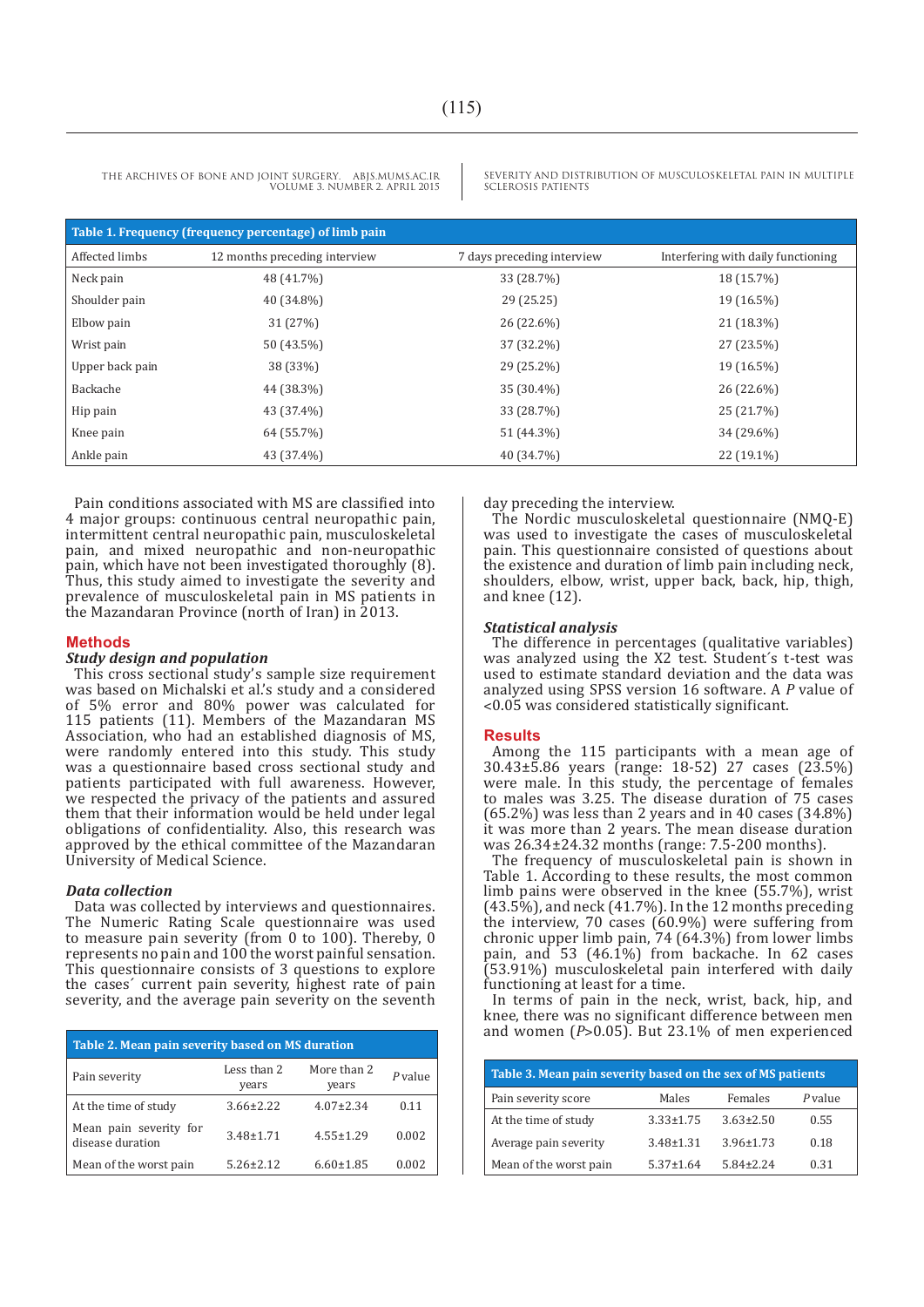shoulder pain; 66.6% in the right shoulder, 16.7% in the left shoulder, and 16.7% in both shoulders. Also, 38.6% of women experienced shoulder pain; 17.64% in the right shoulder, 47.05% in the left shoulder, and 35.29% in both shoulders. Thus, a significant difference was observed between men and women in regards to shoulder pain (*P*=0.043). Upper back pain was experienced in 40.2% of women and 11.5% of men. Women had more back pain and the chance of upper back pain for women was 5.16 times more than men (OR: 5.16, & 95%, CI: 1.43-18.50, *P*=0.007). In addition, the prevalence of ankle pain was 45.5% in women and 22.2% in men. In women, the prevalence of ankle pain was significantly higher compared with men, and ankle pain in women was 2.19 times more than men (OR: 2.19, 95%, CI:1.07-7.92, *P*=0.031).

The results showed that the mean disease duration for cases experiencing neck pain on the seventh day preceding the interview was significantly lower compared with others (17.69±9.1 vs. 31.98±29.82 months) (*P*=0.035). Also, the mean disease duration for patients with upper back pain was significantly lower compared with others (17.24±9.17 vs. 31.45±29.62 months) (P=0.039). But the mean disease duration for patients whose knee pain interfered with their daily functioning was significantly higher compared with others (44.00±39.17 vs. 20.78±14.79 months) (*P*=0.001). No statistically significant difference was observed between the mean disease duration and other limb pains (*P*˃0.05).

According to the results of the Numeric Rating Scale questionnaire, the point of prevalence of pain in patients was 87.8% (101 patients). Also, mean pain severity was 3.75±2.25 at the time of this study; 3.33±1.75 for males and 3.63±2.50 for females (*P*=0.55). Mean pain severity was 3.66±2.22 for cases whose onset of MS was more than 2 years and  $4.07\pm2.34$  for those less than 2 years (r: 0.13, *P*=0.11). The average pain score was 3.85±1.65;  $3.96\pm1.73$  for females and  $3.48\pm1.31$  for males. For those whose onset of MS was under 2 years the average pain score was 3.48±1.71 and for those over 2 years it was 4.55±1.29. There was a significant correlation between mean pain severity and disease duration (*P*=0.002, r: 0.25). In fact, there was no statistically significant difference between females and males in the average pain score (*P*=0.18). Also, the patients were asked to rank their worst pain from 0 to 100. The mean of the worst pain was  $5.\overline{7}3\pm2.12$ ;  $5.37\pm1.64$  for males and 5.84±2.24 for females (*P*=0.31) (Table 2 and 3). The mean of the worst pain was 5.26±2.12 for the patients whose onset of MS was less than 2 years and 6.60±1.85 for those more than 2 years. A significant correlation was observed between disease duration and patients' worst pain (r: 0.25, *P*=0.002).

#### **Discussion**

Multiple sclerosis is a chronic demyelinating and progressive disease of the central nervous system. Its incidence rate is reported not needed 2.5 per 100,000 and its prevalence rate is 2.5 million cases worldwide (13-16). Approximately half of MS patients are affected

SEVERITY AND DISTRIBUTION OF MUSCULOSKELETAL PAIN IN MULTIPLE SCLEROSIS PATIENTS

with pain and nearly three-quarters of patients report having had pain within the preceding month (8).

According to this study, the prevalence of pain was 87.8% and the prevalence of pain reported by Michalski et al. and Svendsen et al. was 81.6% and 79.4%, respectively, which is in concordance with our results (11, 6). According to several other studies the prevalence of pain in MS ranges from 29 to 86 (8). It is reported that the difference between points of prevalence in the studies is due to differences in definitions of pain, type of pain, sample size, survey technique, and tools of data collection (17-21). According to the literature, pain interferes with MS patients´ daily functioning and dramatically affects patients´ quality of life (22, 23).

The risk factors reported to be associated with MS are age, disease duration, course of the disease, and physical disability of patients (21). In this study only disease duration significantly correlated with pain severity, but no significant correlation was observed between pain severity and age or sex. Similar to our study, some studies reported that only certain risk factors correlated with pain severity in MS patients, but others reported discrepant results (5, 22, 24-26). Solaro et al. conducted a study on pain severity of a large sample size of MS patients and reported that there was a significant correlation between pain severity and disease duration and age (5). They reported that females experienced more pain compared with males (24). This result was not in concordance with our study, but several studies similar to our study showed that males and females experienced almost the same pain severity (5, 25, 27-29).

Similar to several other studies, we applied the Numeric rating score questionnaire to evaluate patients´ pain severity. In two studies, patients reported pain severity as mild (mean: 2.8), but 4 of them rated pain severity from 4.8 to 5.8, which was close to our results (6, 22, 27-30).

In MS patients, limb pains were classified as continuous central neuropathic and back pain as neuromuscular pain (31). Similar to our study, Svendsen et al. reported that several patients experienced more than one limb pain simultaneously. Also, they observed that the most commonly affected limbs were lower limbs (96%), back  $(70%)$ , and upper limbs  $(52%)$   $(23)$ . Osterberg et al. reported that among the patients suffering from central pain, the point of prevalence of lower limb pain was 87% and upper limb pain was 31% (26). In this study the point of prevalence of lower limb pain and back pain was lower compared to the study of Osterberg et al., but still the point of prevalence of the lower limbs was higher compared with other limbs (26). In addition, the point of prevalence of pain in the shoulder, upper back, and ankle was higher in females compared with males. A significant result of this study was that the point of prevalence of neck and upper back pain was higher in MS patients with shorter disease duration. Neck pain of MS patients is represented according to Lhermitte´s sign, which is defined as feeling a transmit short lasing pain in the back of the neck and lower back associated with neck movements. It is reported that the point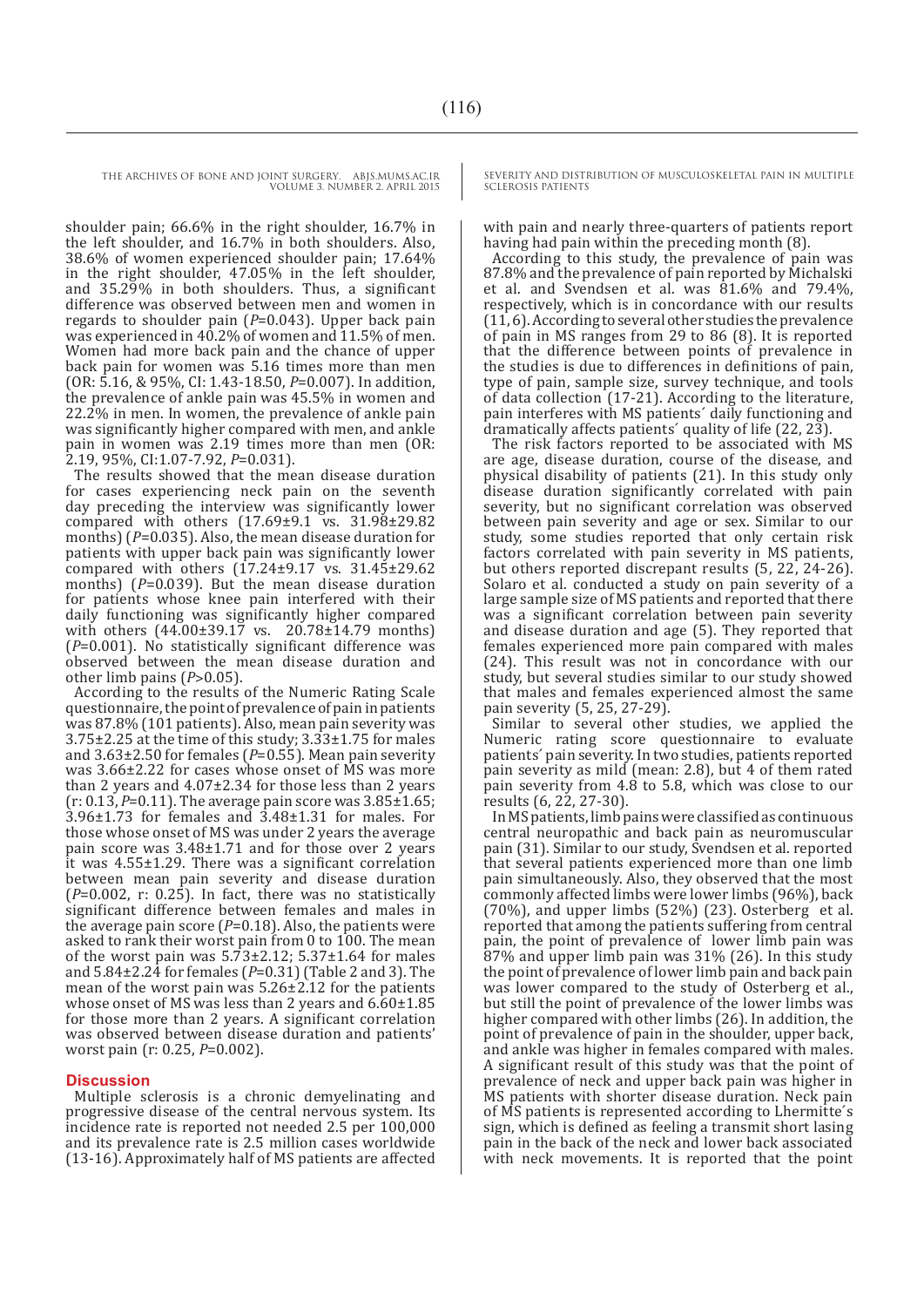of prevalence of neck pain can be up to 40%. In most patients, the symptoms resolve over 4-6 weeks, but in some it may recur during MS exacerbations (8).

The results show that pain is a very common phenomenon in MS patients living in the Mazandaran province. Pain prevalence is not correlated with sex and age, but there is a significant correlation between pain incidence and disease duration. In most patients, more than one limb are affected with pain simultaneously. Also, the point of prevalence of lower limb pain is higher, especially knee pain. The prevalence of shoulder, upper back and ankle pain was higher in females compared with males. Moreover, the prevalence of upper back pain and neck pain was higher in MS patients with a shorter disease duration.

#### **Acknowledgements**

We are grateful for being allowed to access the official archives of the members of the Mazandaran MS Association and for their help in collecting the data.

- 1. Wingerchuk DM, Lucchinetti CF, Noseworthy JH. Multiple sclerosis: current pathophysiological concepts. Lab Invest. 2001;81(3):263-81.
- 2. Pittock SJ, McClelland RL, Mayr WT, Jorgensen NW, Weinshenker BG, Noseworthy J, et al. Clinical implications of benign multiple sclerosis: A 20-year population-based follow-up study. Ann Neurol. 2004; 56(2):303-6.
- 3. Buchanan R, Wang S, Tai-Seale M, Ju H. Analyses of the minimum data set: comparisons of nursing home residents with multiple sclerosis to other nursing home residents. Mult Scler. 2003;9(2):171-88.
- 4. Ehde DM, Osborne TL, Jensen MP. Chronic pain in persons with multiple sclerosis. Phys Med Rehabil Clin N Am. 2005;16(2):503-12.
- 5. Solaro C, Brichetto G, Amato M, Cocco E, Colombo B, D'Aleo G, et al. The prevalence of pain in multiple sclerosis A multicenter cross-sectional study. Neurology. 2004;63(5):919-21.
- 6. Svendsen KB, Jensen TS, Overvad K, Hansen HJ, Koch-Henriksen N, Bach FW. Pain in patients with multiple sclerosis: a population-based study. Arch Neurol. 2003;60(8):1089-94.
- 7. Hirsh AT, Turner AP, Ehde DM, Haselkorn JK. Prevalence and impact of pain in multiple sclerosis: physical and psychologic contributors. Arch Phys Med Rehabil. 2009;90(4):646-51.
- 8. O'Connor AB, Schwid SR, Herrmann DN, Markman JD, Dworkin RH. Pain associated with multiple sclerosis: systematic review and proposed classification. Pain. 2008;137(1):96-111.

SEVERITY AND DISTRIBUTION OF MUSCULOSKELETAL PAIN IN MULTIPLE SCLEROSIS PATIENTS

Masoud ShayestehAzar MD Mohammad Hossein Kariminasab MD Majid Sajjadi Saravi MD Department of Orthopedic Surgery, Imam Khomeini Hospital, Mazandaran University of Medical Sciences, Sari, Iran

Mahmoud Abedini MD Department of Neurology, Bu Ali Teaching Hospital, Mazandaran University of Medical Sciences, Sari, Iran

Mehran Fazli MD Imam Khomeini Hospital of Esfarayen, Esfarayen Faculty of Medical Sciences, Esfarayen, Iran

Seyyed Abbas Hashemi MD Pedram Abdizadeh MD Faculty of Medicine, Student Research Committee, Mazandaran University of Medical Sciences, Sari, Iran

#### **References**

- 9. Kerns RD, Kassirer M, Otis J. Pain in multiple sclerosis: a biopsychosocial perspective. J Rehabil Res Dev. 2002;39(2):225-32.
- 10. Pöllmann W, Erasmus L-P, Feneberg W, Bergh FT, Straube A. Interferon beta but not glatiramer acetate therapy aggravates headaches in MS. Neurology. 2002;59(4):636-9.
- 11. Michalski D, Liebig S, Thomae E, Hinz A, Bergh FT. Pain in patients with multiple sclerosis: a complex assessment including quantitative and qualitative measurements provides for a disease-related biopsychosocial pain model. J Pain Res. 2011;4:219- 25.
- 12. Dawson AP, Steele EJ, Hodges PW, Stewart S. Development and test–retest reliability of an extended version of the Nordic Musculoskeletal Questionnaire (NMQ-E): a screening instrument for musculoskeletal pain. J Pain. 2009;10(5):517-26.
- 13. Induruwa I, Constantinescu CS, Gran B. Fatigue in multiple sclerosis—A brief review. J Neurol Sci. 2012; 323(1-2):9-15.
- 14. Braley TJ, Chervin RD. Fatigue in multiple sclerosis: mechanisms, evaluation, and treatment. Sleep. 2010;33(8):1061-7.
- 15. Compston A, Coles A. Multiple sclerosis. Lancet. 2008;372(9648):1502-17.
- 16. Fazli M, Shayesteh-Azar M. Correlation between the fatigue with gender, age and disease duration in multiple sclerosis patients. Int J Med Invest. 2013;2(4):206-9.
- 17. Solaro C, Uccelli MM. Pharmacological management